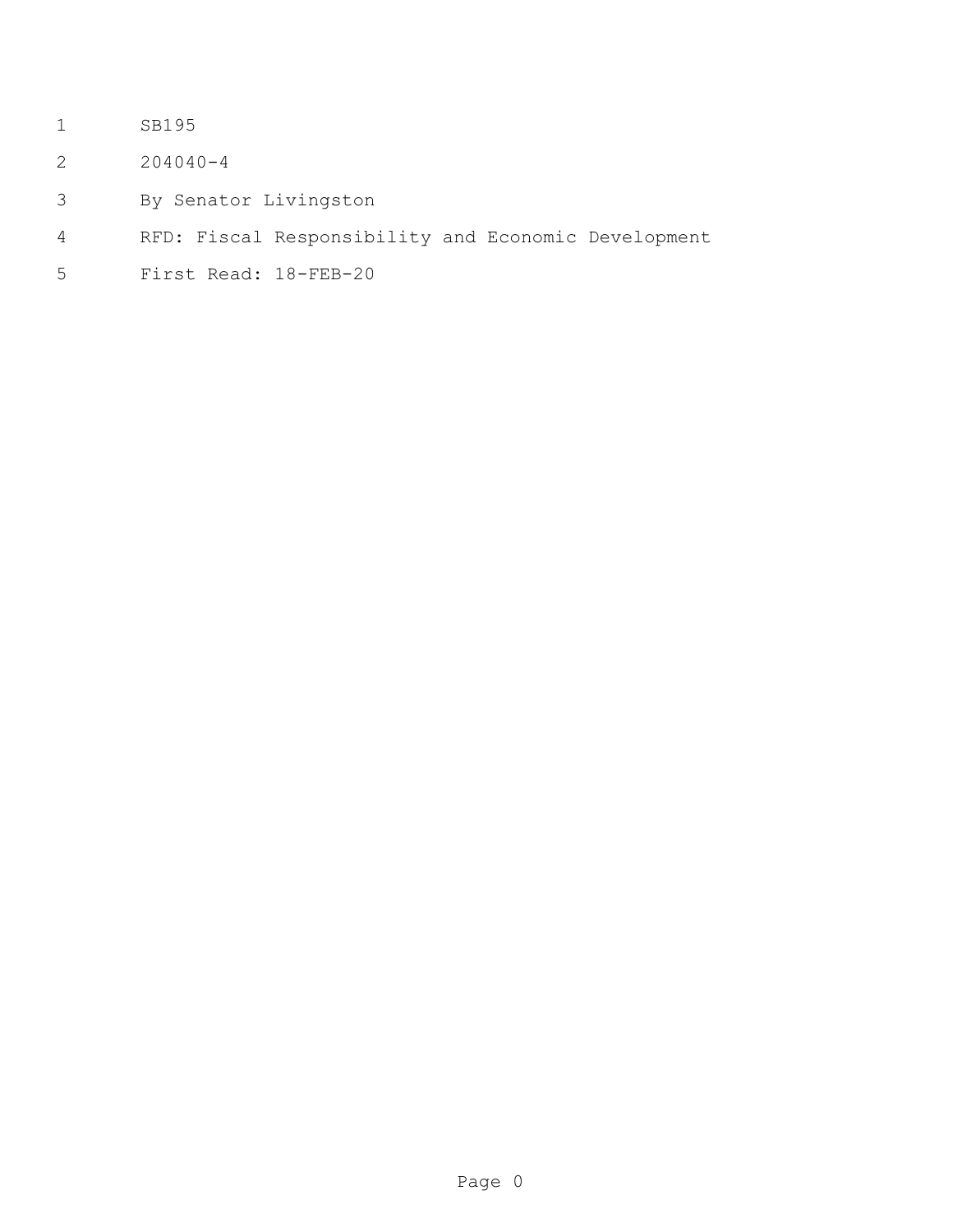204040-4:n:02/18/2020:FC/tj LSA2020-96R3 SYNOPSIS: Under existing law, a physician who qualifies as a rural physician in a small or rural community with a small or rural hospital is entitled to a tax credit of \$5,000 each year for 12 five years. This bill would terminate the existing rural physician income tax credit effective December 31, 2020, and would authorize a physician claiming the credit for the tax year ending on December 31, 2020, to claim the credit under the revised act for the remainder of the five year credit period available under the prior law. This bill would further provide a new rural dentist and rural physician income tax credit effective for tax year beginning after January 1, 2021. The bill would define practices, rural dentist and physician, and rural community. A rural community would be defined as a rural area under federal law. The requirements that a rural community have a rural hospital would be deleted.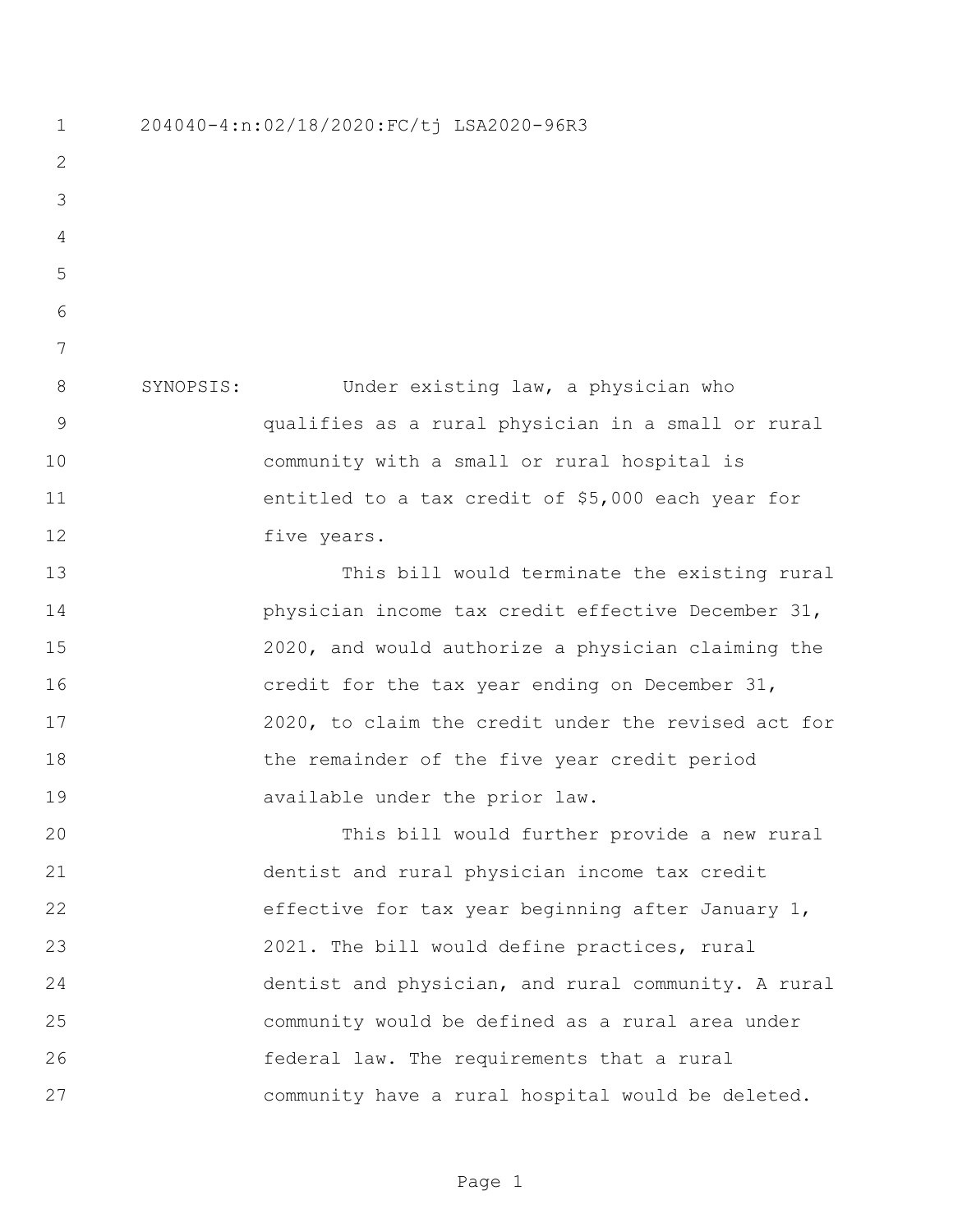The bill would require a rural dentist or physician to practice at least 20 hours per week in a rural community.

 The bill would require the State Board of Medical Examiners and the State Board of Dental Examiners to issue certificates to physicians and dentists, respectively, who qualify for the tax 8 credit.

 A BILL 11 TO BE ENTITLED 12 AN ACT

 Relating to state income tax credits for rural physicians; to designate Sections 40-18-130, 40-18-131, and 40-18-132, Code of Alabama 1975, as Division 1 of Article 4A of Chapter 18 of Title 40, Code of Alabama 1975; to terminate the income tax credit authorized for a rural physician under the existing Article 4A of Chapter 18, Title 40, Code of Alabama 1975, as it existed prior to January 1, 2021, and to provide that any physician who claimed the credit or claims the exemption under the existing Article 4A for the tax year ending on December 31, 2020, would be authorized to continue to claim the exemption under this act until the credit period authorized under the prior law for that physician expires; to add Division 2 to Article 4A of Chapter 18, Title 40, Code of Alabama 1975, to further provide for a rural dentist and rural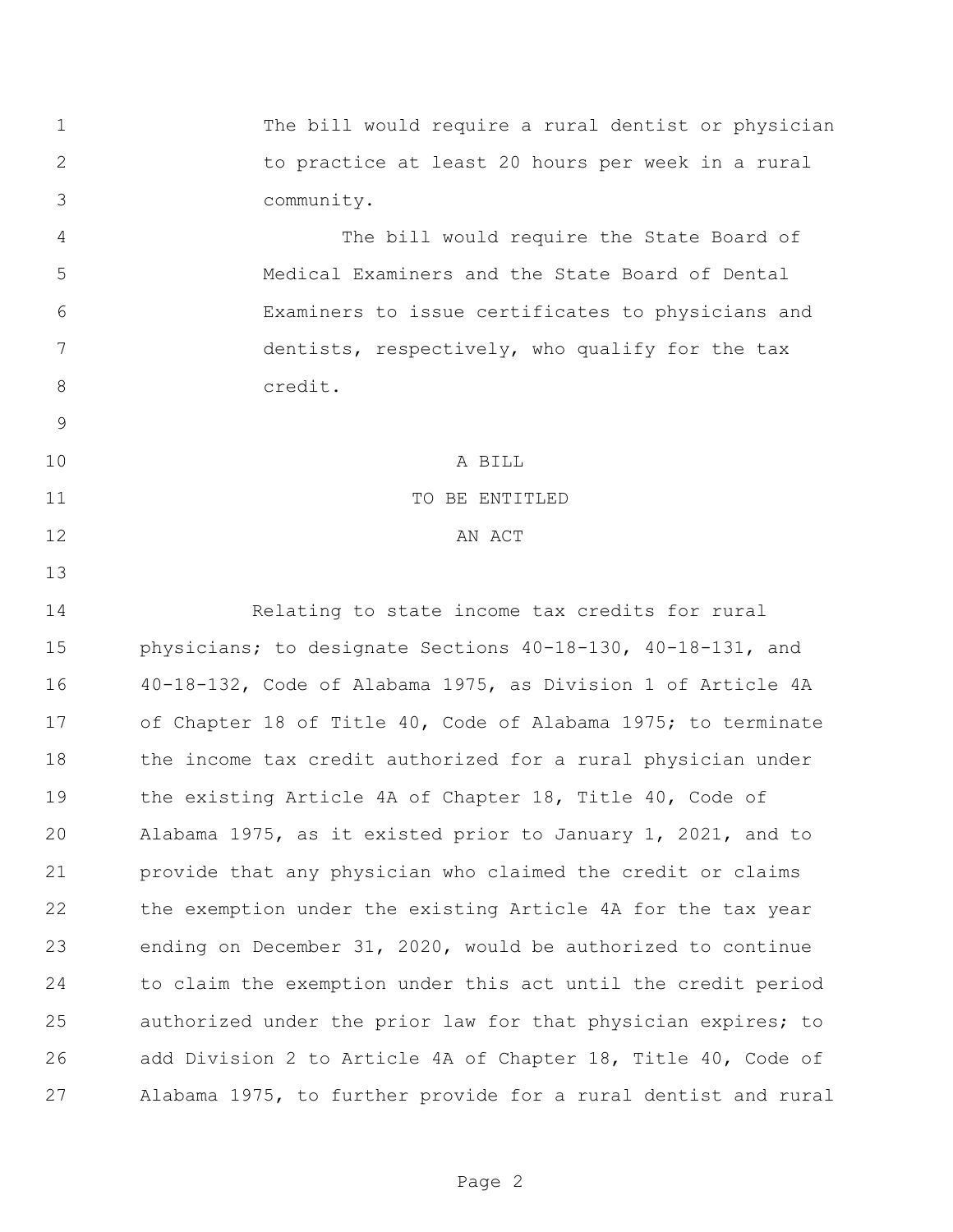physician income tax credit; to provide definitions; to modify the requirement for residence and practice in a rural community; to remove the requirement for hospital privileges in a rural hospital; and to require the State Board of Medical Examiners and the State Board of Dental Examiners to certify physicians and dentists, respectively, who qualify for the income tax credit.

8 BE IT ENACTED BY THE LEGISLATURE OF ALABAMA:

 Section 1. Sections 40-18-130, 40-18-131, and 40-18-132, Code of Alabama 1975, shall be designated as Division 1 of Article 4A of Chapter 18 of Title 40, Code of Alabama 1975.

 Section 2. (a) Any income tax credit authorized pursuant to Division 1 of Article 4A of Chapter 18, Title 40, Code of Alabama 1975, composed of Sections 40-18-130, 40-18-131, and 40-18-132, Code of Alabama 1975, is terminated effective for tax years ending after December 31, 2020.

 (b) Notwithstanding subsection (a), any physician who claimed the exemption under Article 4A for any tax year prior to December 31, 2020, may claim the exemption under Division 1 of Article 4A for tax year 2020.

 Section 3. Division 2 of Article 4A is added to Chapter 18 of Title 40, Code of Alabama 1975, commencing with Section 40-18-133, to read as follows:

§40-18-133. Division 2.

 It is the intent of the Legislature to institute programs that will make rural Alabama communities more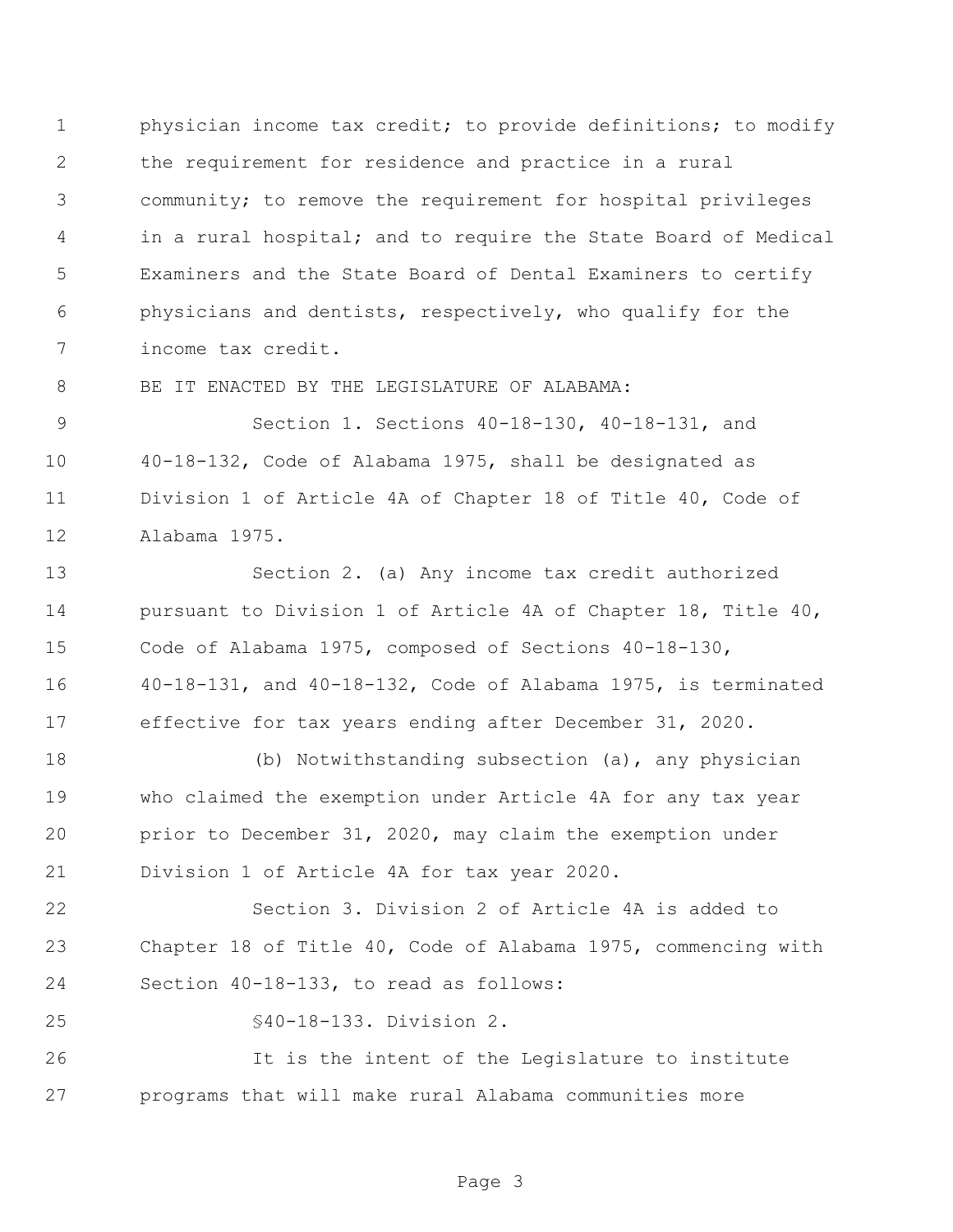competitive in the recruitment and retention of physicians and dentists and reduce inequities that rural communities have in the funding and recruitment of physicians and dentists.

§40-18-133.1.

 For the purposes of this division, the following words have the following meanings, respectively, unless the context clearly indicates otherwise:

 (1) PRACTICING. Assessing, diagnosing, performing surgical procedures, treating, reporting, or giving advice in a medical capacity in a medical facility, not including a personal residence, located in a rural community. Practicing includes prescribing medicines and signing any medical certificate required for statutory purposes, such as death and cremation certificates.

 (2) RURAL COMMUNITY. A rural area in this state that meets the criteria for designation as a rural area pursuant to 42 C.F.R. 491.5(c).

 (3) RURAL DENTIST. A dentist licensed to practice dentistry in Alabama who practices and resides in a rural community and practices an annual average of at least 20 hours per week.

 (4) RURAL PHYSICIAN. A physician licensed to practice medicine in Alabama who practices and resides in a rural community and practices medicine an annual average of at least 20 hours per week.

```
26 §40-18-133.2.
```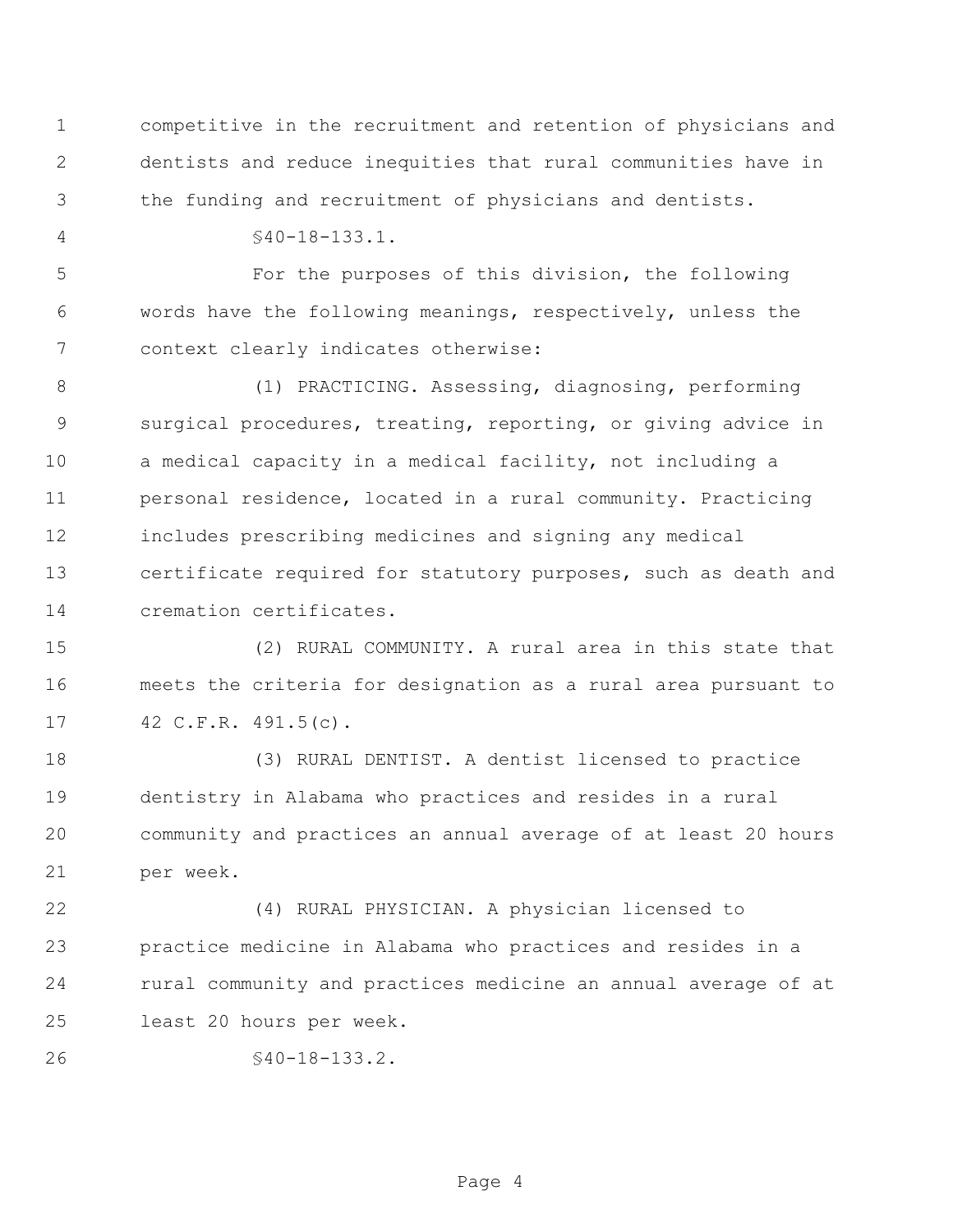(a)(1) Beginning with the 2021 tax year, a person newly qualifying as a rural dentist or a rural physician shall be allowed a credit against the tax imposed by Section 40-18-2, in the sum of five thousand dollars (\$5,000). The tax credit may be claimed for not more than five consecutive tax years if the person continues to qualify as a rural physician or a rural dentist.

 (2) Notwithstanding subdivision (1), a physician who claimed a tax credit under Division 1 of Article 4A of Chapter 18 of this title, prior to its termination by this act for the 2020 tax year who qualifies as a rural physician under this subsection shall be entitled to a tax credit of five thousand dollars (\$5,000) per tax year for the period of five consecutive years less the number of years a tax credit under Division 1 of Article 4A of Chapter 18 of this title was received. Except as provided in this subdivision, no credit may be claimed under this division by a physician who previously claimed a rural physician tax credit under Division 1 of Article 4A prior to its termination, or otherwise.

 (3) Except as provided in subdivision (2), no tax credit shall be allowed under this subsection to a physician or dentist who has practiced in a rural community prior to January 1, 2021, unless, after January 1, 2021, the physician or dentist returns to practice in a rural community after having practiced in a large or urban community or outside of Alabama for at least three years.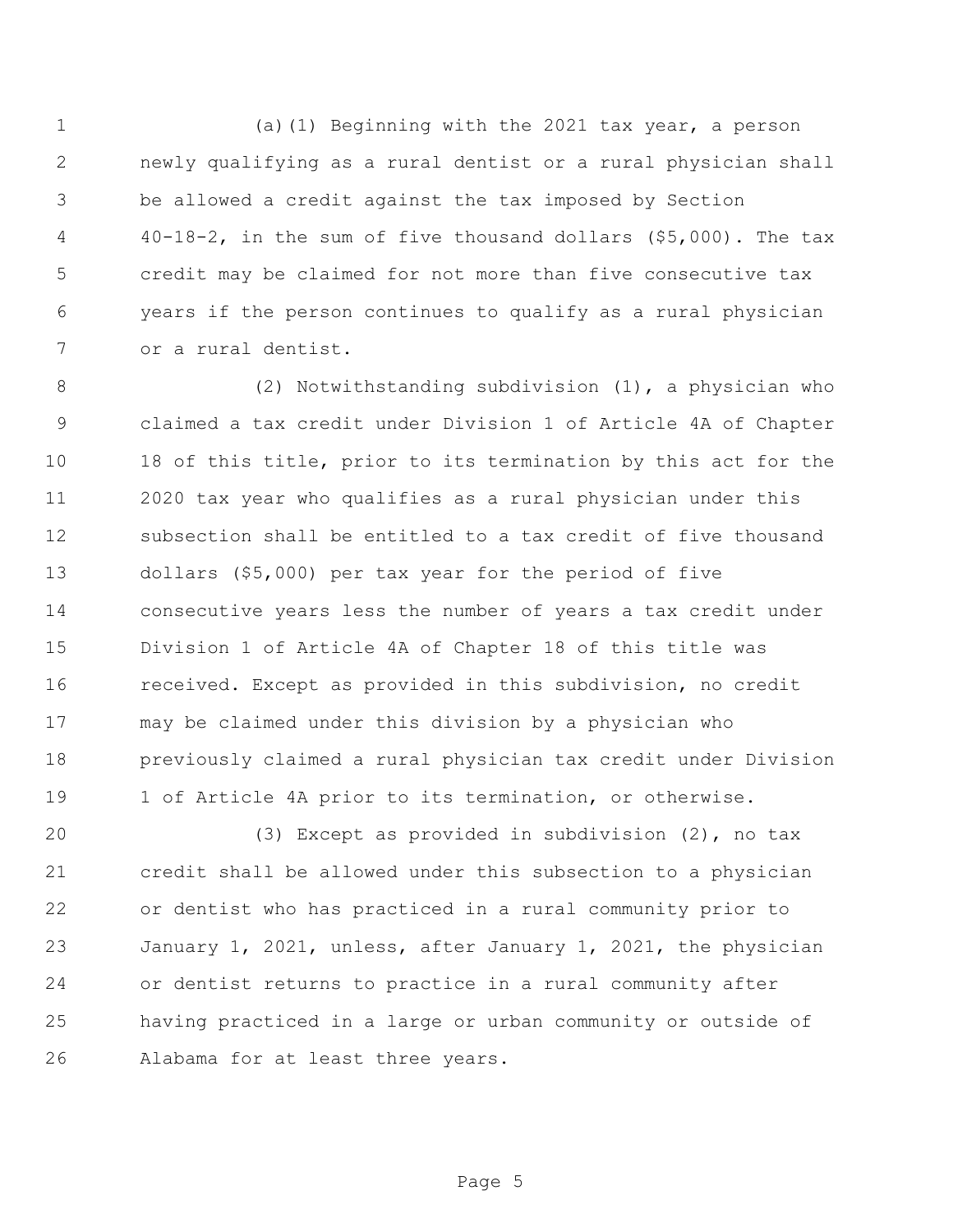(4) Any person who claims a tax credit as a rural dentist or rural physician pursuant to subdivision (1) for five consecutive tax years as provided in subdivision (2), shall not thereafter be eligible to claim any additional tax credit under this act. In addition, if a rural dentist or rural physician claims a tax credit under this act for any tax year and for any reason does not claim a tax credit for the next consecutive tax year, the person shall not be eligible to claim any additional tax credit under this act thereafter.

 (b) Prior to claiming a credit under this act, a rural physician shall submit to the State Board of Medical Examiners, or its designee, and a rural dentist shall submit 13 to the State Board of Dental Examiners, or its designee, adequate information to substantiate that he or she qualifies 15 for the income tax credit. The appropriate board or its designee, upon review of the foregoing documentation from the 17 rural physician or dentist, shall make the determination on whether he or she qualifies for the credit and shall issue a certificate to the qualifying physician or dentist. No credit shall be granted to a rural physician or rural dentist who does not obtain a certificate required by this subsection prior to claiming the credit on his or her income tax return, and fails to attach the certification to his or her income tax return at the time the credit is being claimed.

 (c) Effective for tax years beginning after December 31, 2020, the State Board of Medical Examiners, or its designee, for physicians, and the State Board of Dental

Page 6